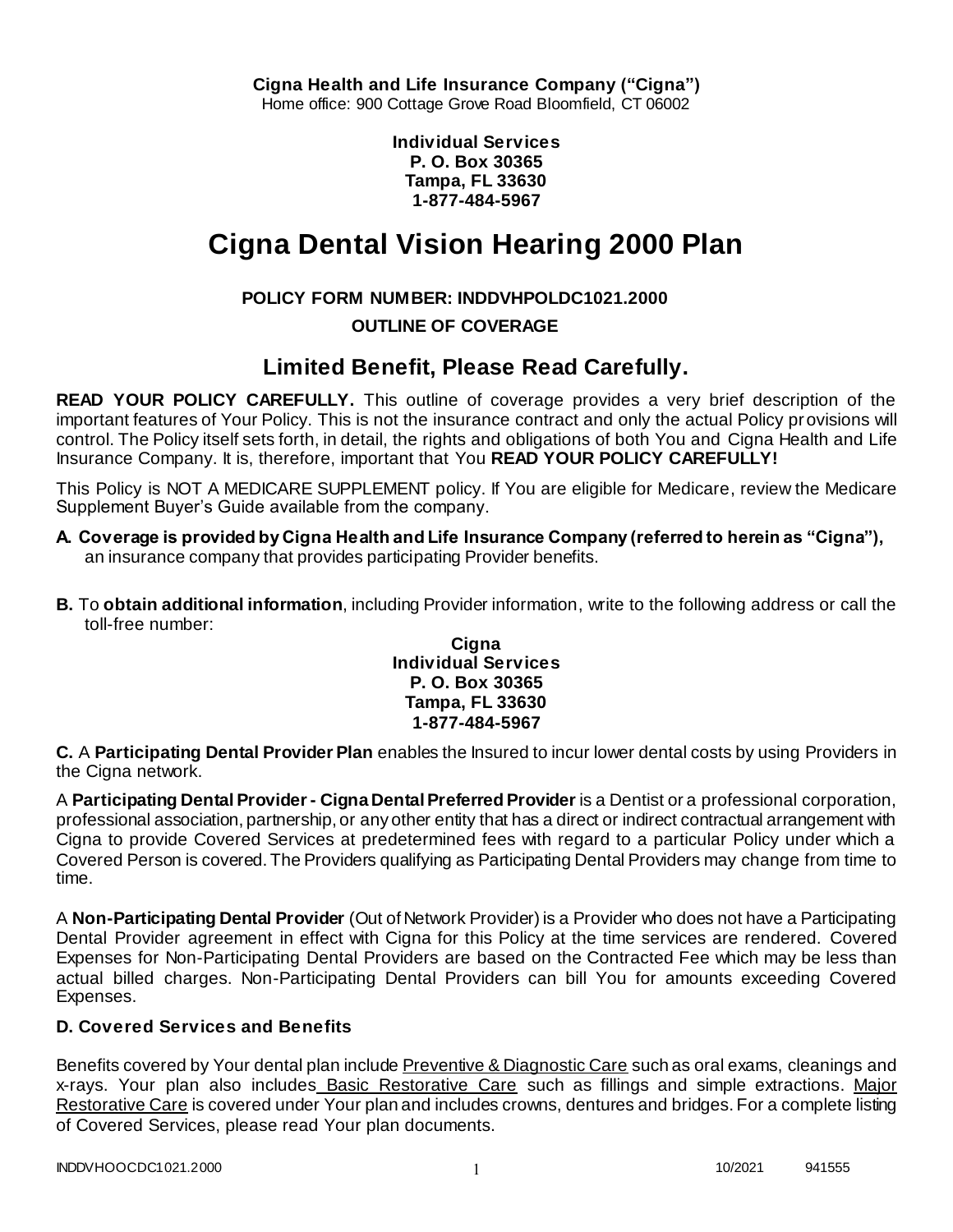The frequency of certain Covered Services, like cleanings, are limited. Refer to Your Policy for specific limitations on frequency under Your plan.

### **Benefit Schedule**

The benefits outlined in the table below show the payment percentages for Covered Expenses **AFTER** any applicable Deductibles have been satisfied unless otherwise stated.

### **CIGNA DENTAL, VISION, AND HEARING INSURANCE** *The Schedule*

#### **For You and Your Dependents**

#### **The Schedule – Dental Benefits**

If You select a Participating Dental Provider, Your cost will be less than if You select a Non-Participating Dental Provider.

#### **Emergency Services**

The Benefit Percentage payable for Emergency Services charges made by a Non-Participating Dental Provider is the same Benefit Percentage as for Participating Dental Provider Charges. Dental Emergency services are required immediately to either alleviate pain or to treat the sudden onset of an acute dental condition. These are usually minor procedures performed in response to serious symptoms, which temporarily relieve significant pain, but do not effect a definitive cure, and which, if not rendered, will likely result in a more serious dental or medical complication.

#### **Dental Deductibles**

Dental Deductibles are expenses to be paid by You or Your Dependent. Dental Deductibles are in addition to any Coinsurance. Once the Dental Deductible maximum in The Schedule has been reached, You and Your family need not satisfy any further dental deductible for the rest of that year.

#### **Participating Dental Provider Payment**

Participating Dental Provider services are paid based on the Contracted Fee agreed upon by the Provider and Cigna.

#### **Non-Participating Dental Provider Payment**

Non-Participating Dental Provider services are paid based on the Contracted Fee.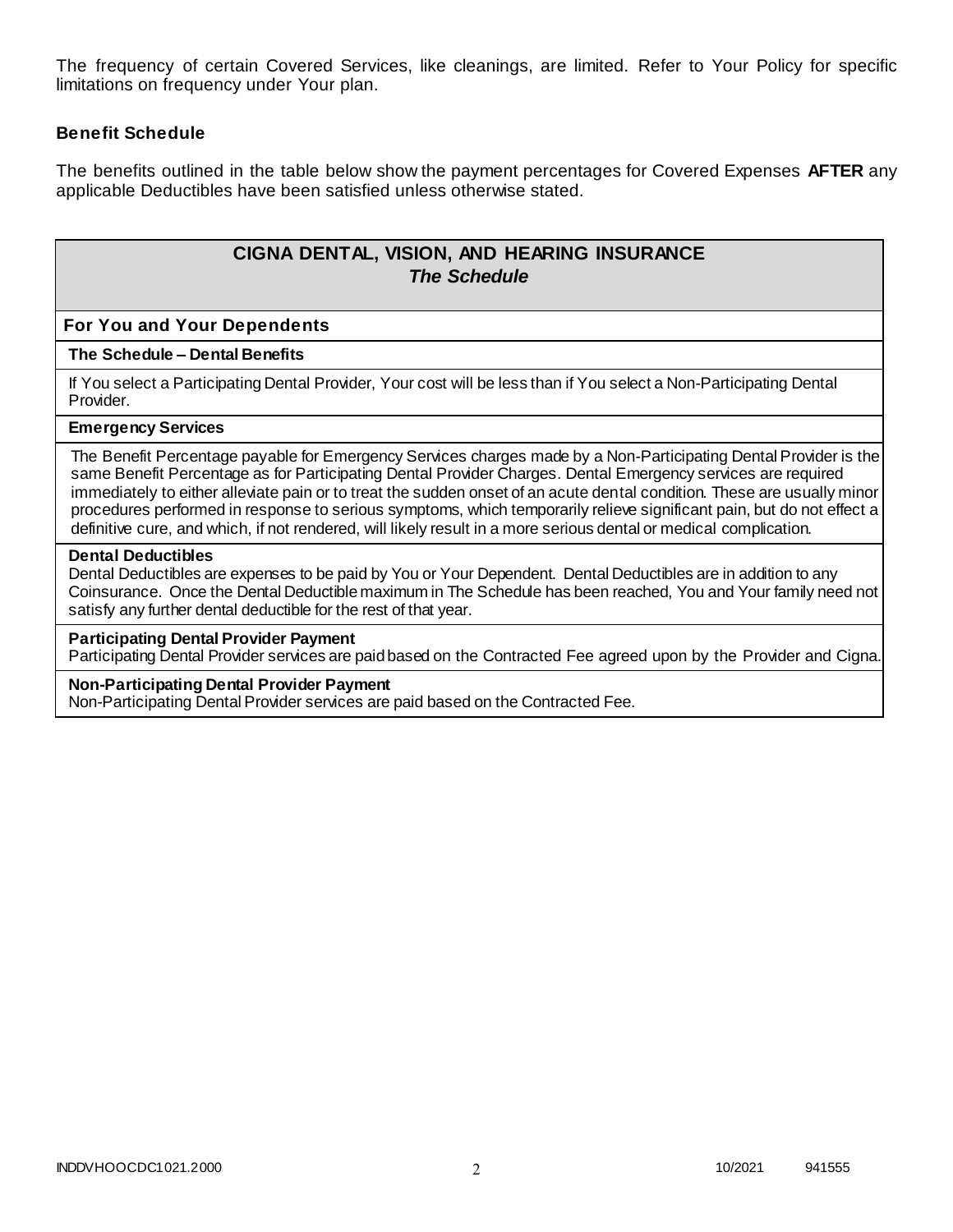| DENTAL BENEFIT HIGHLIGHTS                                                                                                                                                                                                                                                        |                                                  |
|----------------------------------------------------------------------------------------------------------------------------------------------------------------------------------------------------------------------------------------------------------------------------------|--------------------------------------------------|
| Classes I, II, III<br><b>Calendar Year Maximum</b>                                                                                                                                                                                                                               | \$1,500 per person                               |
| <b>Calendar Year Dental Deductible</b><br>Individual                                                                                                                                                                                                                             | \$100 per person<br>Not Applicable to Class I    |
| <b>Class I</b>                                                                                                                                                                                                                                                                   | The Percentage of Covered Expenses the Plan Pays |
| Preventive Care<br>Oral Exams<br>Routine Cleanings<br>Routine X-rays<br>Non-Routine X-rays<br><b>Fluoride Application</b><br><b>Sealants</b><br>Space Maintainers (non-orthodontic)<br>Emergency Care to Relieve Pain                                                            | 100%                                             |
| <b>Class II</b>                                                                                                                                                                                                                                                                  | The Percentage of Covered Expenses the Plan Pays |
| <b>Basic Restorative</b><br>Fillings<br>Surgical Extraction of Impacted Teeth<br>Oral Surgery, Simple Extractions<br>Relines, Rebases, and Adjustments<br>Repairs - Bridges, Crowns, and Inlays<br>Repairs - Dentures                                                            | 70% after dental deductible                      |
| <b>Class III</b>                                                                                                                                                                                                                                                                 | The Percentage of Covered Expenses the Plan Pays |
| <b>Major Restorative</b><br>Crowns / Inlays / Onlays<br>Root Canal Therapy / Endodontics<br><b>Minor Periodontics</b><br><b>Major Periodontics</b><br>Oral Surgery, All Except Simple Extractions<br>Prosthesis Over Implant<br>Anesthetics<br><b>Dentures</b><br><b>Bridges</b> | 50% after dental deductible                      |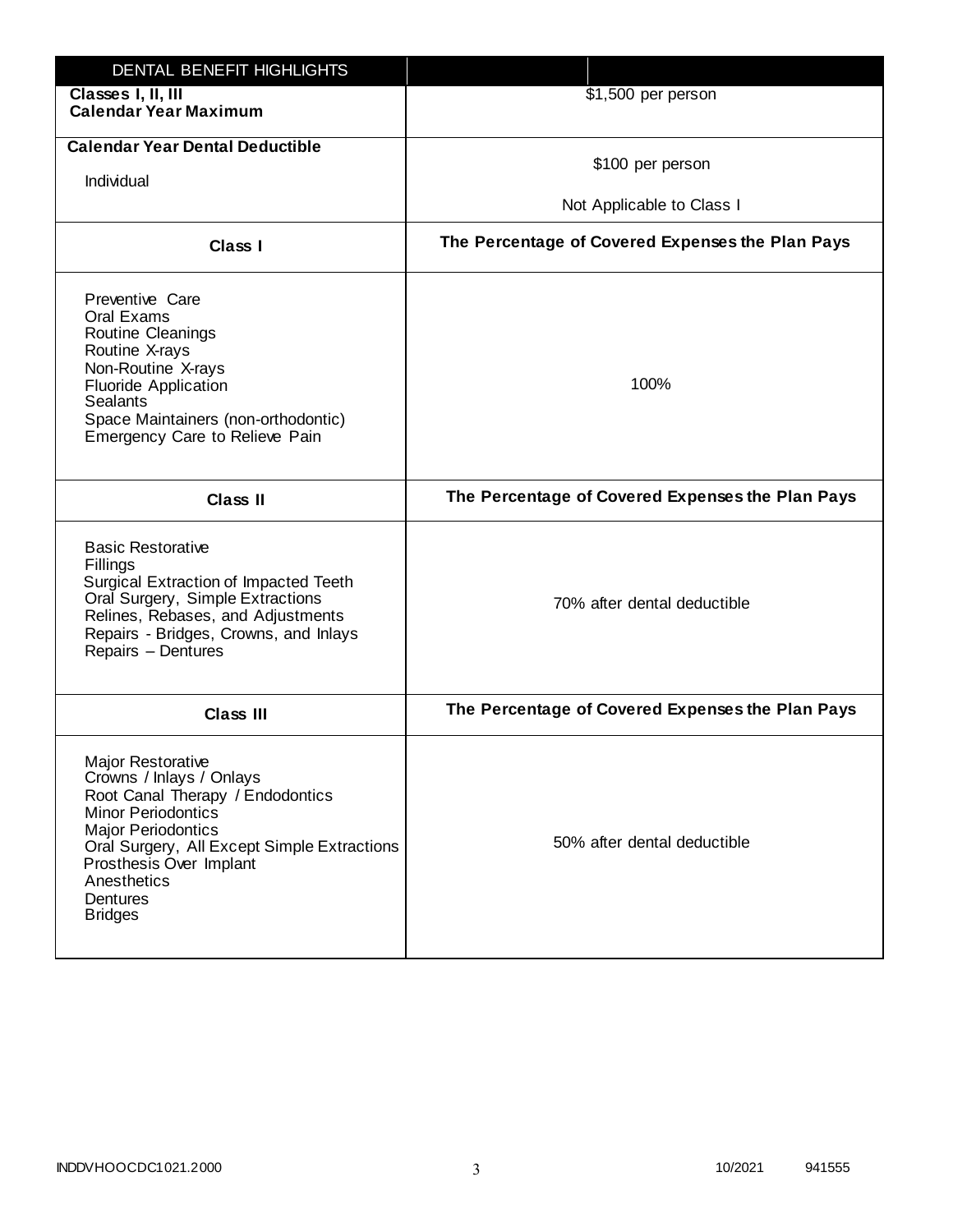| The Schedule - Vision Benefits                                                                  |                                                                                         |
|-------------------------------------------------------------------------------------------------|-----------------------------------------------------------------------------------------|
| VISION BENEFIT HIGHLIGHTS                                                                       |                                                                                         |
| Eye Examinations, including refraction                                                          | The plan pays 50% of expenses, not to exceed a \$75 calendar<br>year maximum per person |
| Materials (corrective eyeglasses or contact<br>lenses, including fittings and follow-up visits) | \$200 calendar year maximum per person                                                  |

| The Schedule - Hearing Benefits                             |                                        |
|-------------------------------------------------------------|----------------------------------------|
| HEARING BENEFIT HIGHLIGHTS                                  |                                        |
| <b>Hearing Examinations</b>                                 | \$50 calendar year maximum per person  |
| Materials (Hearing Aids, including fittings<br>and repairs) | \$500 calendar year maximum per person |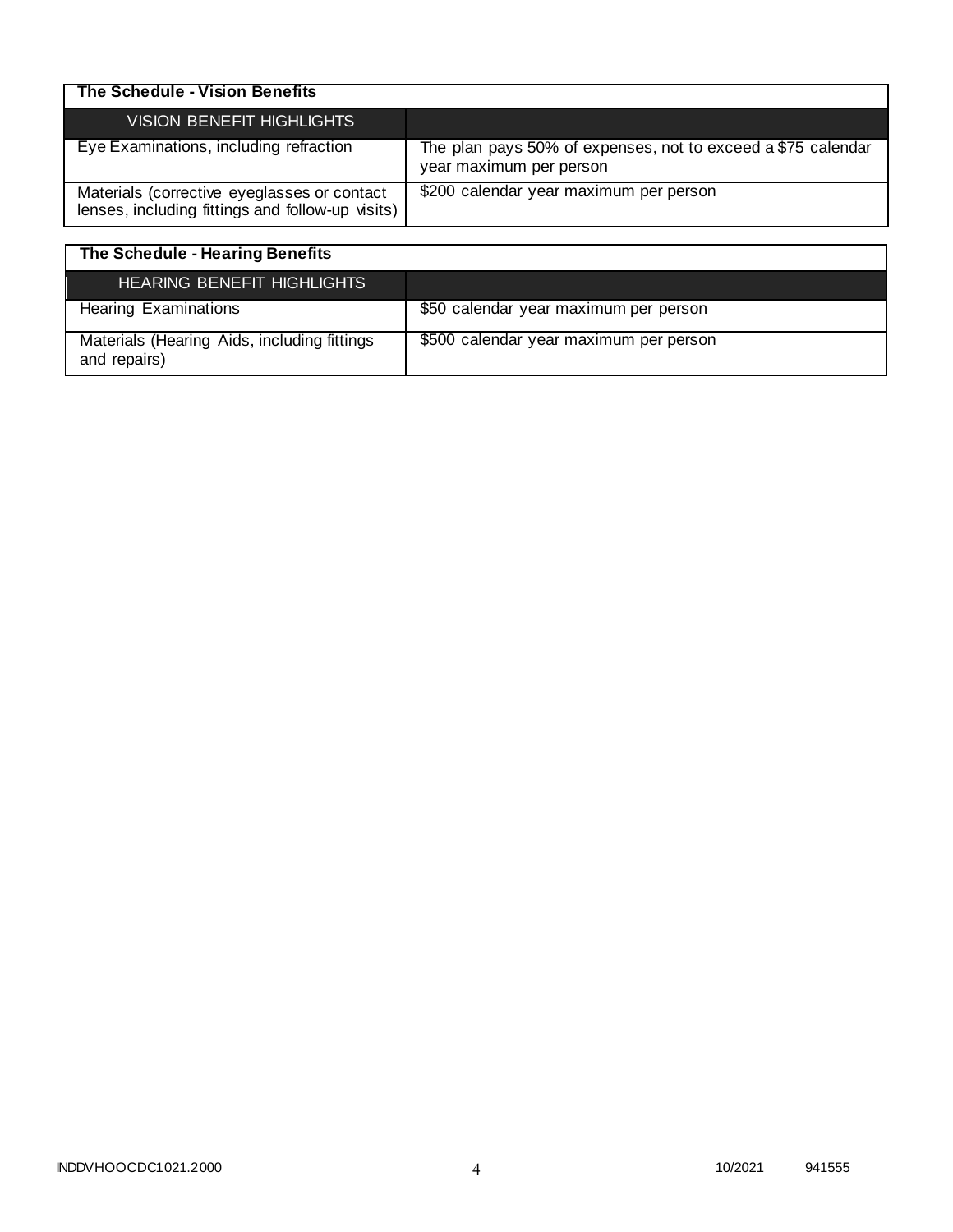### **Waiting Periods**

A Covered Person may access their dental, vision, and hearing benefit insurance once he or she ha s satisfied the following waiting periods:

- There is no waiting period for Class I or II dental benefits or for vision and hearing benefits.
- After 12 consecutive months of coverage dental benefits will increase to include the list of Class III procedures.

### **Missing Teeth Limitation**

There is no payment for replacement of teeth that are missing when a person first becomes insured. This payment limitation no longer applies after 24 months of continuous coverage.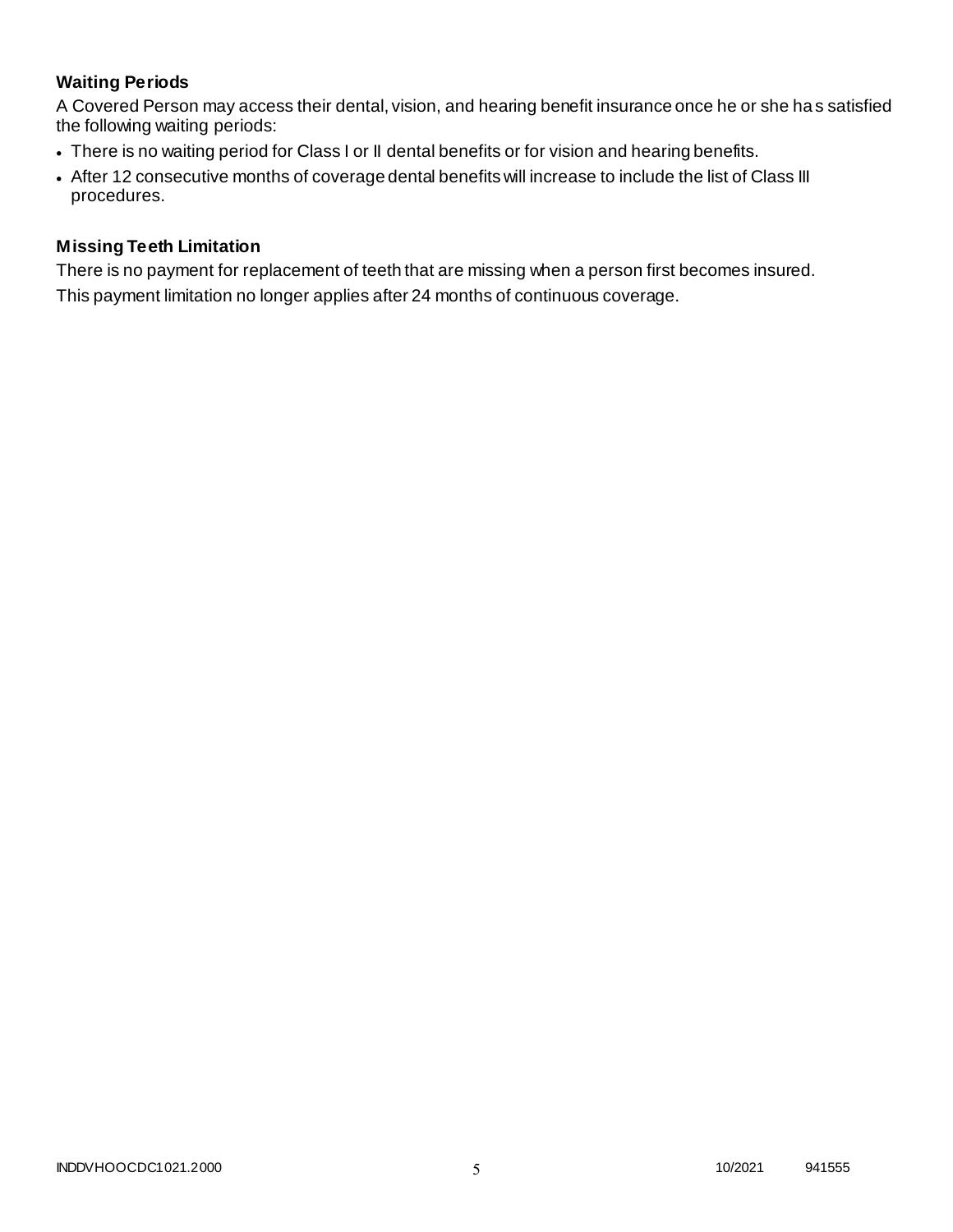### **E. Insured's Financial Responsibility**

The Insured is responsible for paying the monthly or quarterly premium on a timely basis. The Insured is also responsible to pay Providers for charges that are applied to the Deductibles, Coinsurance, and any amoun ts charged by Non-Participating Dental Providers in excess of the Contracted Fee. In addition, any charges for Medically Necessary and/or Dentally Necessary items that are excluded under the Policy are the responsibility of the Insured.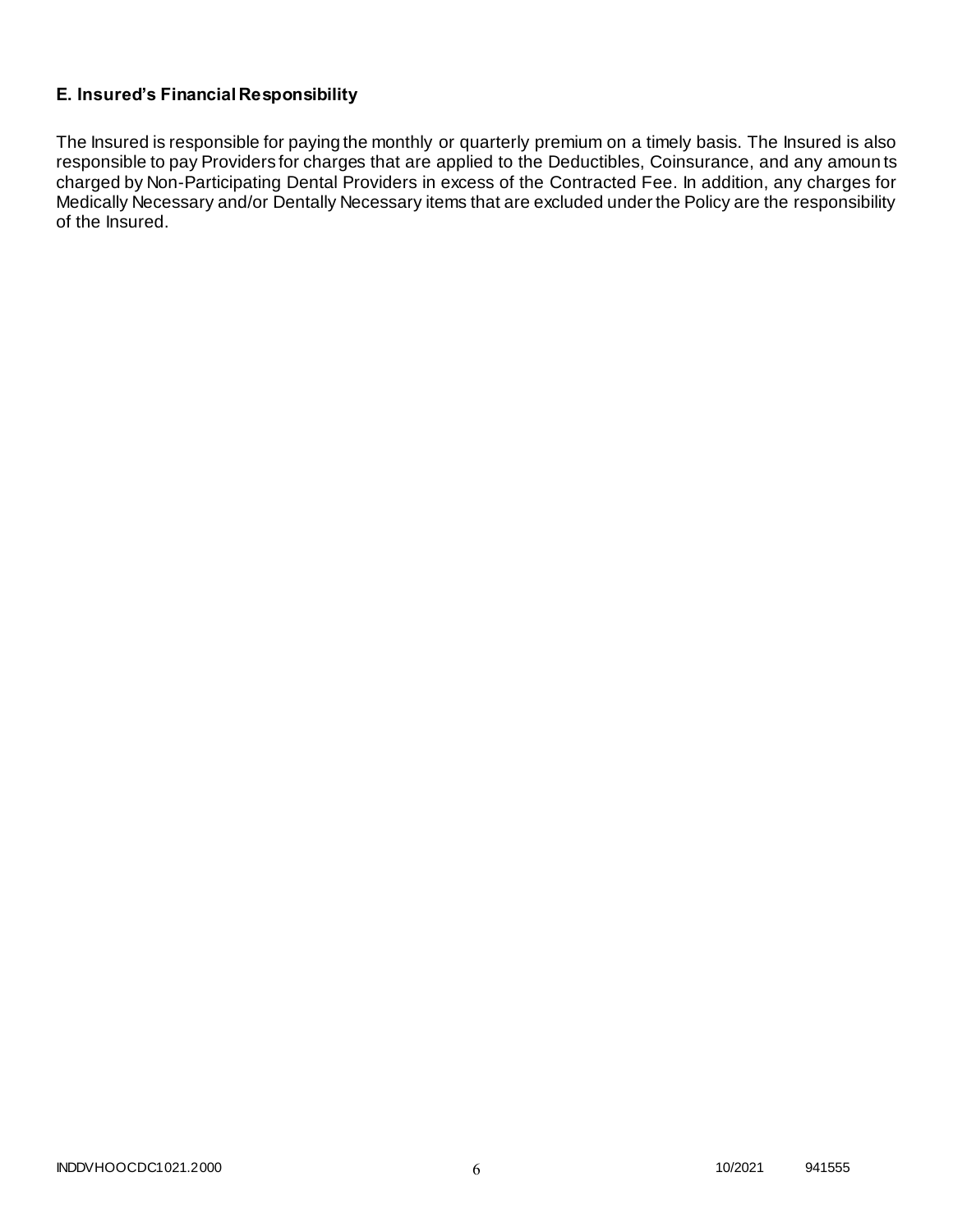### **F. Exclusions And Limitations: What Is Not Covered By This Policy**

### **Expenses Not Covered**

Covered Expenses will not include, and no payment will be made for:

- procedures which are not included in the list of Covered Dental Services, Covered Vision Services, or Covered Hearing Services;
- cone beam imaging;
- instruction for plaque control, oral hygiene and diet;
- core build-ups;
- veneers;
- precious or semi-precious metals for crowns, bridges and abutments;
- restoration of teeth which have been damaged by erosion, attrition or abrasion;
- bite registrations; precision or semi-precision attachments; or splinting;
- implants or implant related services;
- orthodontic treatment, except for the treatment of cleft lip and cleft palate;
- general anesthesia or intravenous sedation, when used for the purposes of anxiety control or patient management is not covered; may be considered only when medically or dentally necessary and when in conjunction with covered complex oral surgery;
- athletic mouth guards;
- services performed solely for cosmetic reasons;
- personalization or decoration of any dental device or dental work;
- replacement of an appliance per benefit guidelines;
- services that are deemed to be medical in nature;
- services and supplies received from a hospital;
- prescription drugs;
- plano lenses:
- VDT (video display terminal)/computer eyeglass benefit;
- medical or surgical treatment of the eyes;
- any type of corrective vision surgery, including LASIK surgery, radial ketatonomy (RK), automated lamellar keratoplasty (ALK), or conductive keratoplasty (CK);
- Orthoptic or vision training and any associated supplemental testing;
- any eye examination, or any corrective eyewear, required by an employer as a condition of employment;
- safety eyewear;
- sub-normal vision aids or non-prescription lenses;
- Magnification or low vision aids not shown as covered in the Schedule of Vision Coverage;
- Assistive Listening Devices (ALDs);
- medical and/or surgical treatment of the internal or external structures of the ear, including but not limited to Cochlear implants;
- Hearing Aids not prescribed by a Licensed Hearing Care Professional;
- ear protective devices or plugs;
- Hearing Aids maintenance/service contracts, ear molds and other miscellaneous repairs;
- Hearing Aids purchased online or over the counter (OTC); or
- Disposable Hearing Aids.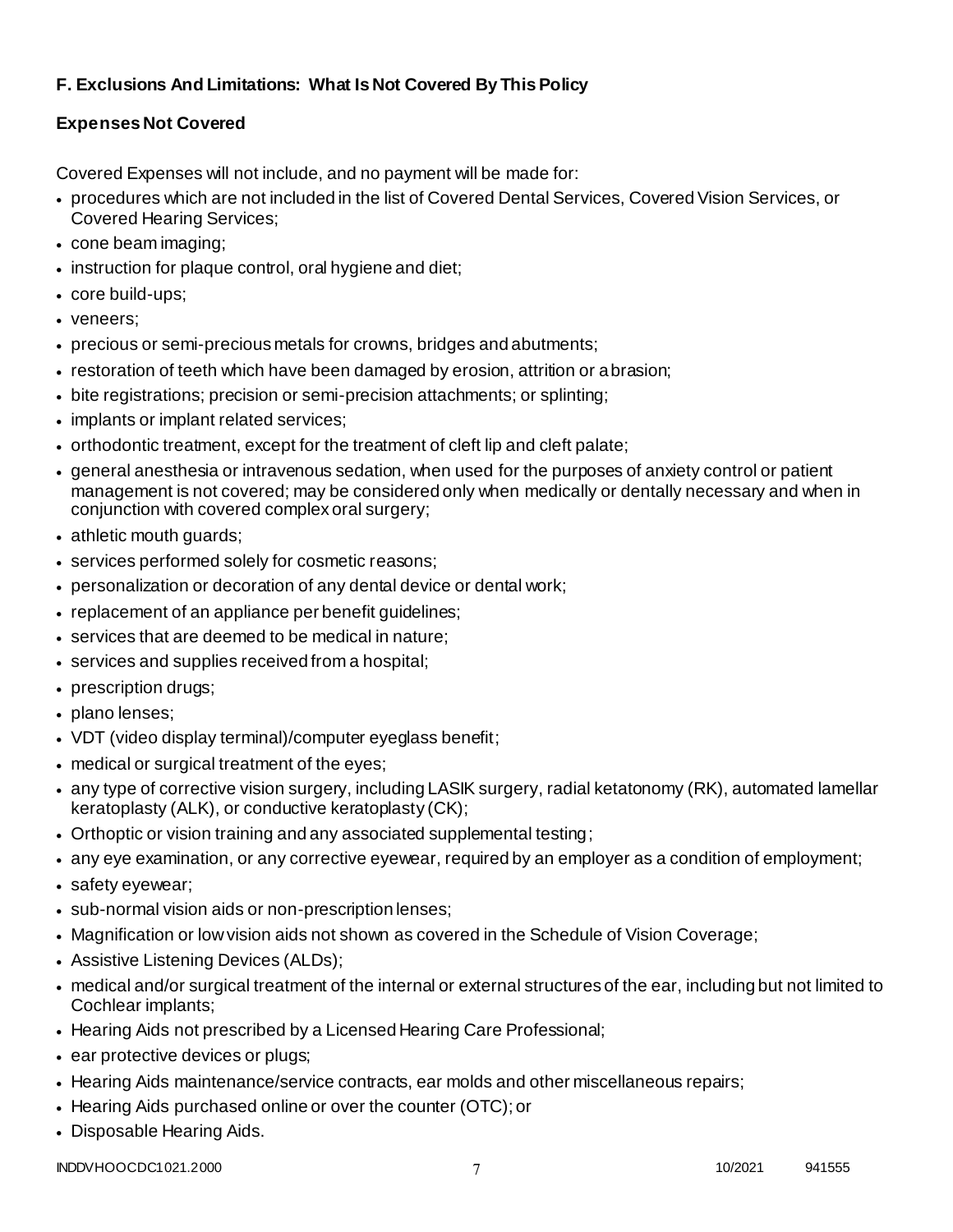### **General Limitations**

No payment will be made for expenses incurred for You or any one of Your Dependents:

- For services not specifically listed as Covered Services in this Policy;
- For services or supplies that are not Medically Necessary;
- For services received before the Effective Date of coverage;
- For services received after coverage under this Policy ends;
- For services for which You have no legal obligation to pay or for which no charge would be made if You did not have insurance coverage;
- For Professional services or supplies received or purchased directly or on Your behalf by anyone, including a Provider, from any of the following:
	- **Yourself or Your employer;**
	- a person who lives in the Covered Person's home, or that person's employer;
	- a person who is related to the Covered Person by blood, marriage or adoption, or that person's employer.
- for or in connection with an Injury arising out of, or in the course of, any employment for wage or profit;
- for or in connection with a Sickness which is covered under any workers' compensation or similar law;
- for charges made by a Hospital owned or operated by or which provides care or performs services for, the United States Government, if such charges are directly related to a condition which occurred while serving in the military or an associated auxiliary unit;
- services or supplies received due to an act of war, declared or undeclared while serving in the military or an associated auxiliary unit;
- to the extent that payment is unlawful where the person resides when the expenses are incurred;
- for charges which the person is not legally required to pay;
- for charges which would not have been made if the person had no insurance;
- to the extent that billed charges exceed the rate of reimbursement as described in the Schedule;
- for charges for unnecessary care, treatment or surgery;
- to the extent that You or any of Your Dependents is in any way paid or entitled to payment for those expenses by or through a public program, other than Medicaid;
- for or in connection with experimental procedures or treatment methods not approved by the American Dental Association or the appropriate dental specialty society;
- Procedures that are a covered expense under any other plan which provides dental, vision, or hea ring benefits;
- To the extent that benefits are paid or payable for those expenses under the mandatory part of any auto insurance policy written to comply with a "no-fault" insurance law or an uninsured motorist insurance law. Cigna will take into account any adjustment option chosen under such part by You or any one of Your Dependents.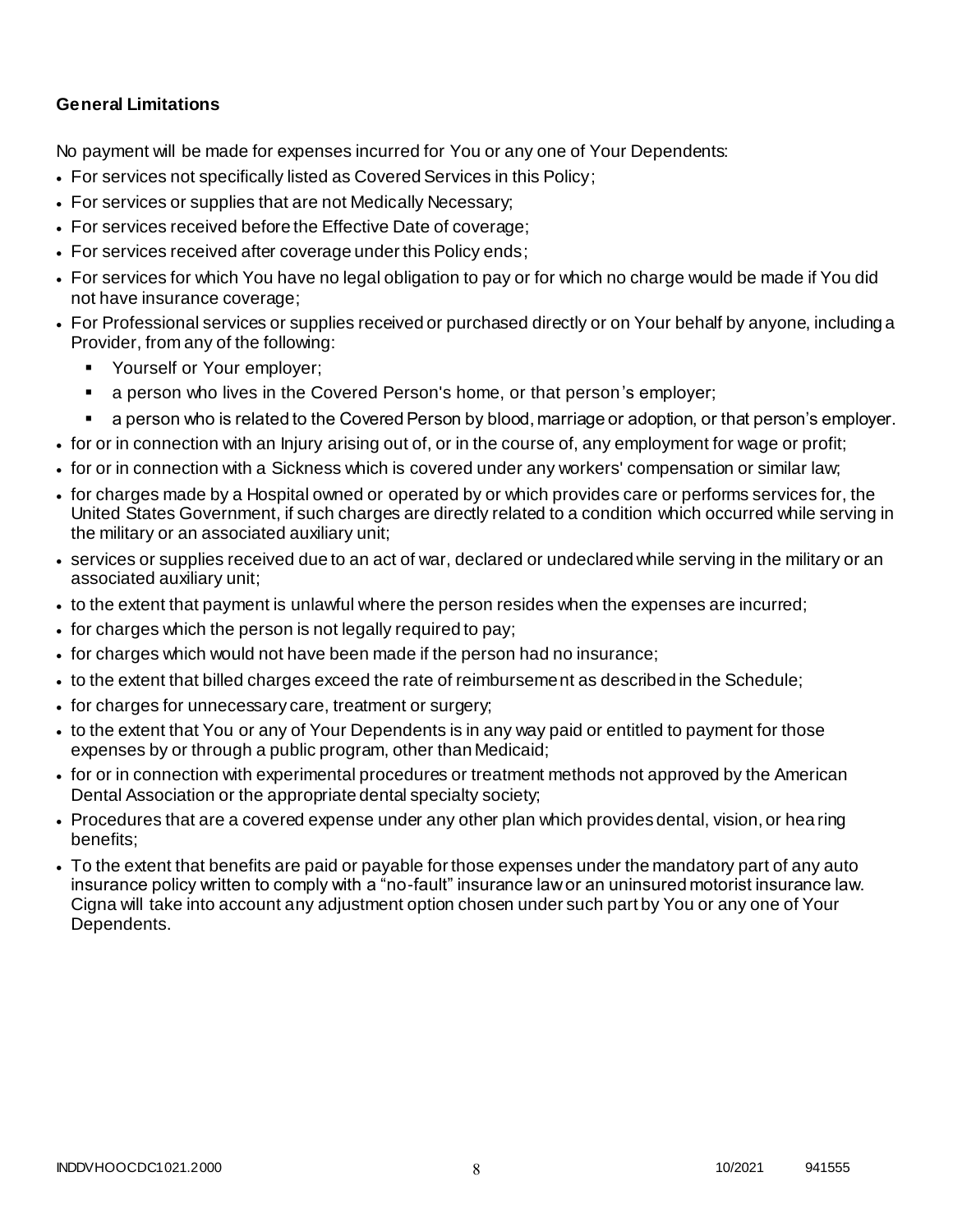### **G. Predetermination of Dental Benefits Program**

Predetermination of Benefits is a voluntary review of a Dentist's proposed treatment plan and expected charges. It is not preauthorization of service and is not required.

The treatment plan should include supporting pre-operative x-rays and other diagnostic materials as requested by Cigna's dental consultant. If there is a change in the treatment plan, a revised plan should be submitted.

Cigna will determine covered dental expenses for the proposed treatment plan. If there is no Predetermination of Benefits, Cigna will determine covered dental expenses when it receives a claim.

Review of proposed treatment is advised whenever extensive dental work is recommended when charges exceed **\$500**.

Predetermination of Benefits is not a guarantee of a set payment. Payment is based on the services that are actually delivered and the coverage in force at the time services are completed.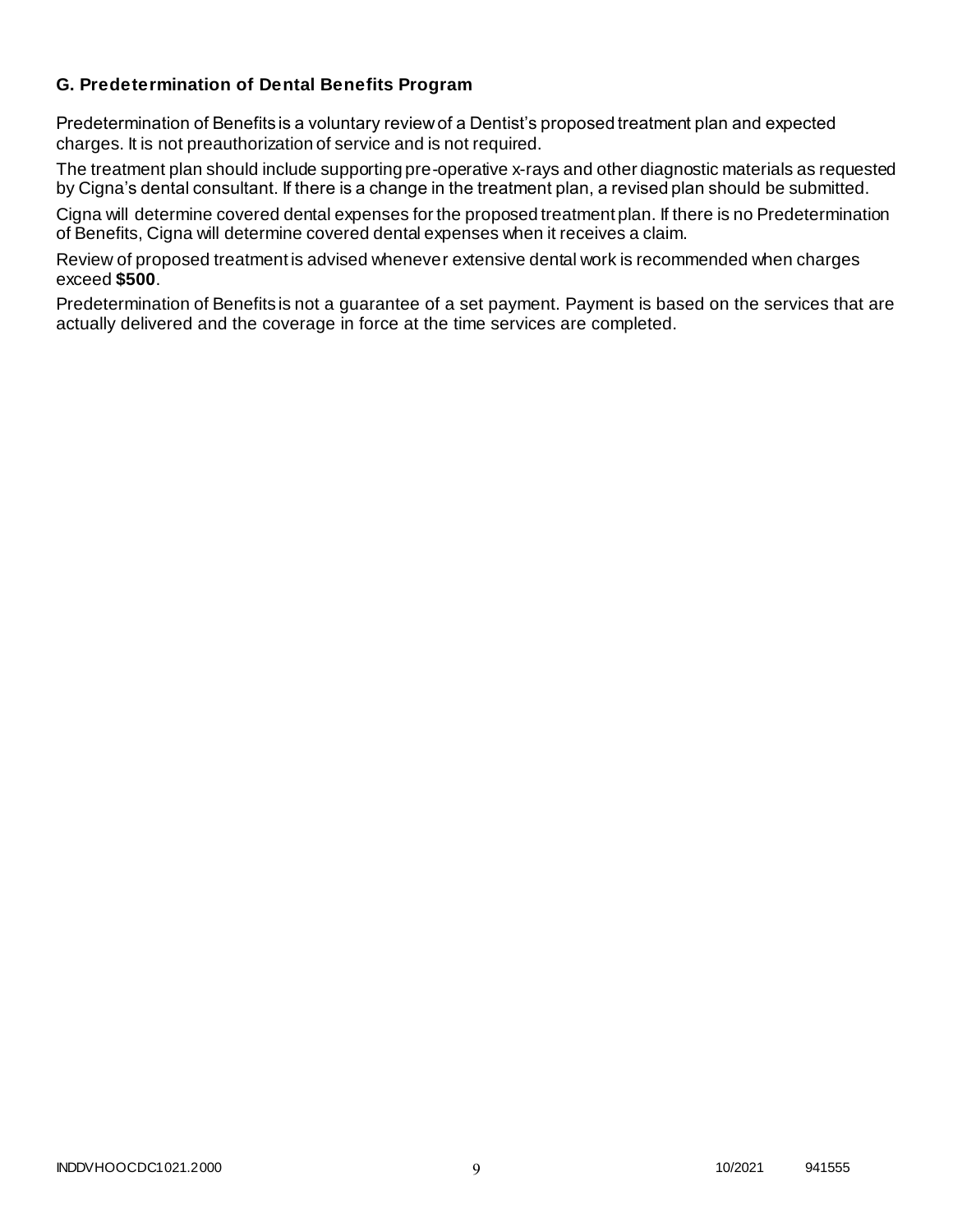#### **H. General Provisions**

#### **WHEN YOU HAVE A COMPLAINT OR AN APPEAL**

For the purposes of this section, any reference to "You," "Your" or "Yourself" also refers to a representative or Provider designated by You to act on Your behalf, unless otherwise noted.

We want You to be completely satisfied with the care You receive. That is why We have established a process for addressing Your concerns and solving Your problems.

#### **Start with Member Services**

We are here to listen and help. If You have a concern regarding a person, a service, the quality of care, or contractual benefits, You can call Our toll-free number and explain Your concern to one of Our Customer Service representatives. You can also express that concern in writing. Please call or write to Us at the following:

Customer Services Toll-Free Number or address on mycigna.com, explanation of benefits or claim form

We will do Our best to resolve the matter on Your initial contact. If We need more time to review or investigate Your concern, We will get back to You as soon as possible, but in any case within 30 days.

If You are not satisfied with the results of a coverage decision, You can start the appeals procedure.

#### **Appeals Procedure**

Cigna has a two step appeals procedure for coverage decisions. To initiate an appeal, You must submit a request for an appeal in writing within 365 days of receipt of a denial notice. You should state the reason why You feel Your appeal should be approved and include any information supporting Your appeal. If You are unable or choose not to write, You may ask to register Your appeal by telephone. Call or write to Us at the toll-free number or address on Your Benefit Identification card, explanation of benefits or claim form.

#### **Level One Appeal**

Your appeal will be reviewed and the decision made by someone not involved in the initial decision. Appeals involving Medical Necessity or clinical appropriateness will be considered by a health care professional.

For level one appeals, We will respond in writing with a decision within 30 calendar days after We receive an appeal for a postservice coverage determination. If more time or information is needed to make the determination, We will notify You in writing to request an extension of up to 15 calendar days and to specify any additional information needed to complete the review.

If You are not satisfied with Our level-one appeal decision, You may request a level-two appeal.

#### **Level Two Appeal**

If You are dissatisfied with Our level one appeal decision, You may request a second review. To start a level two appeal, follow the same process required for a level one appeal.

Most requests for a second review will be conducted by the Appeals Committee, which consists of at least three people. Anyone involved in the prior decision may not vote on the Committee. For appeals involving Medical Necessity or clinical appropriateness, the Committee will consult with at least one Dentist reviewer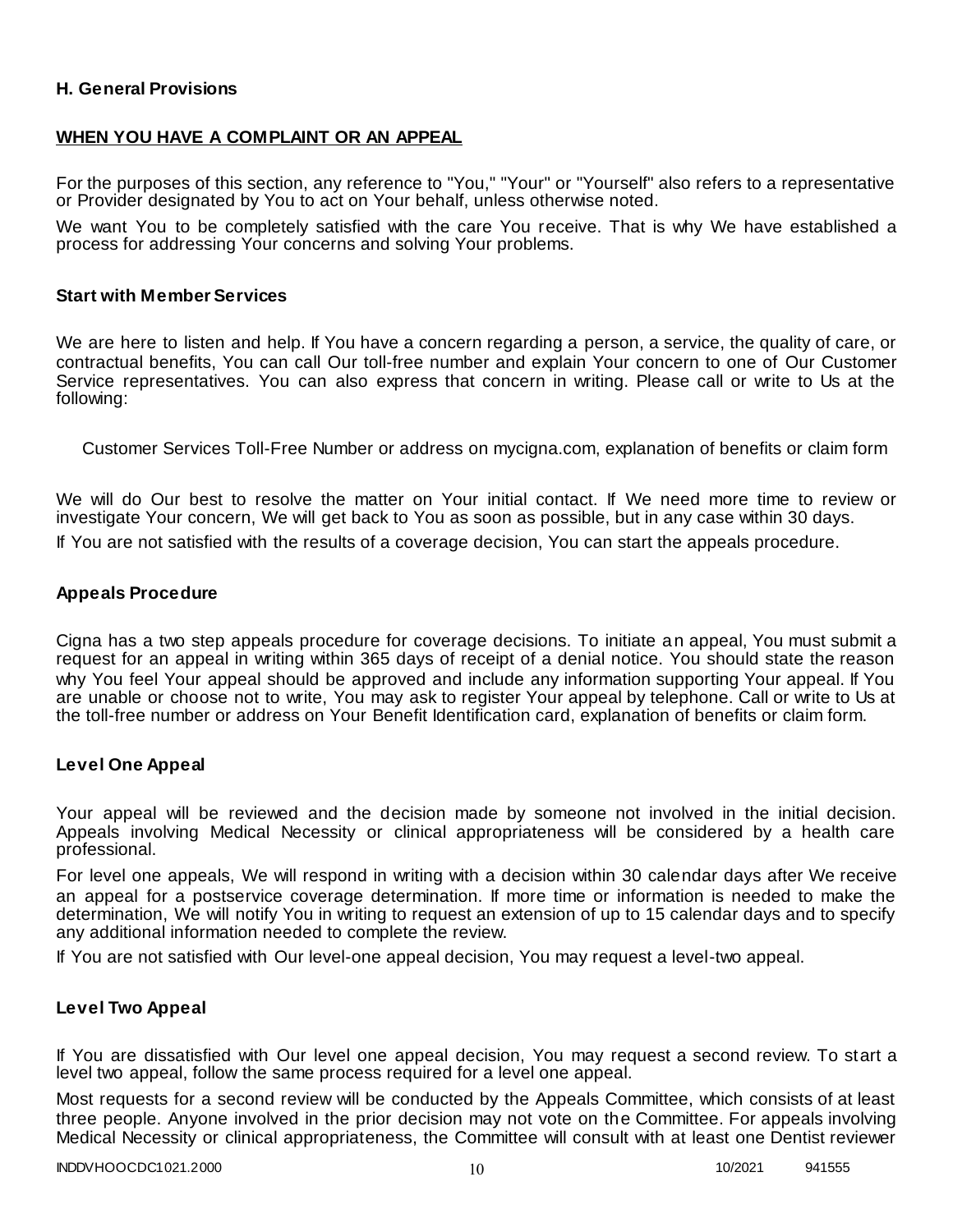in the same or similar specialty as the care under consideration, as determined by Cigna's Dentist reviewer. You may present Your situation to the Committee in person or by conference call.

For level two appeals We will acknowledge in writing that We have received Your request and schedule a Committee review. For postservice claims, the Committee review will be completed within 30 calendar days. If more time or information is needed to make the determination, We will notify You in writing to request an extension of up to 15 calendar days and to specify any additional information needed by the Committee to complete the review. You will be notified in writing of the Committee's decision within five working days after the Committee meeting, and within the Committee review time frames above if the Committee does not approve the requested coverage.

#### **Notice of Benefit Determination on Appeal**

Every notice of an appeal decision will be provided in writing or electronically and, if an adverse determination, will include:

- (1) the specific reason or reasons for the denial decision;
- (2) reference to the specific Policy provisions on which the decision is based;
- (3) a statement that the claimant is entitled to receive, upon request and free of charge, reasonable access to and copies of all documents, records, and other Relevant Information as defined;
- (4) upon request and free of charge, a copy of any internal rule, guideline, protocol or other similar criterion that was relied upon in making the adverse determination regarding Your appeal, and an explanation of the scientific or clinical judgment for a determination that is based on a medical necessity, experimental treatment or other similar exclusion or limit.

#### **Relevant Information**

Relevant Information is any document, record, or other information which was relied upon in making the benefit determination; was submitted, considered, or generated in the course of making the benefit determination, without regard to whether such document, record, or other information was relied upon in making the benefit determination; demonstrates compliance with the administrative processes and safeguards required by federal law in making the benefit determination; or constitutes a statement of policy or guidance with respect to the plan concerning the denied treatment option or benefit or the claimant's diagnosis, without regard to whether such advice or statement was relied upon in making the benefit determination.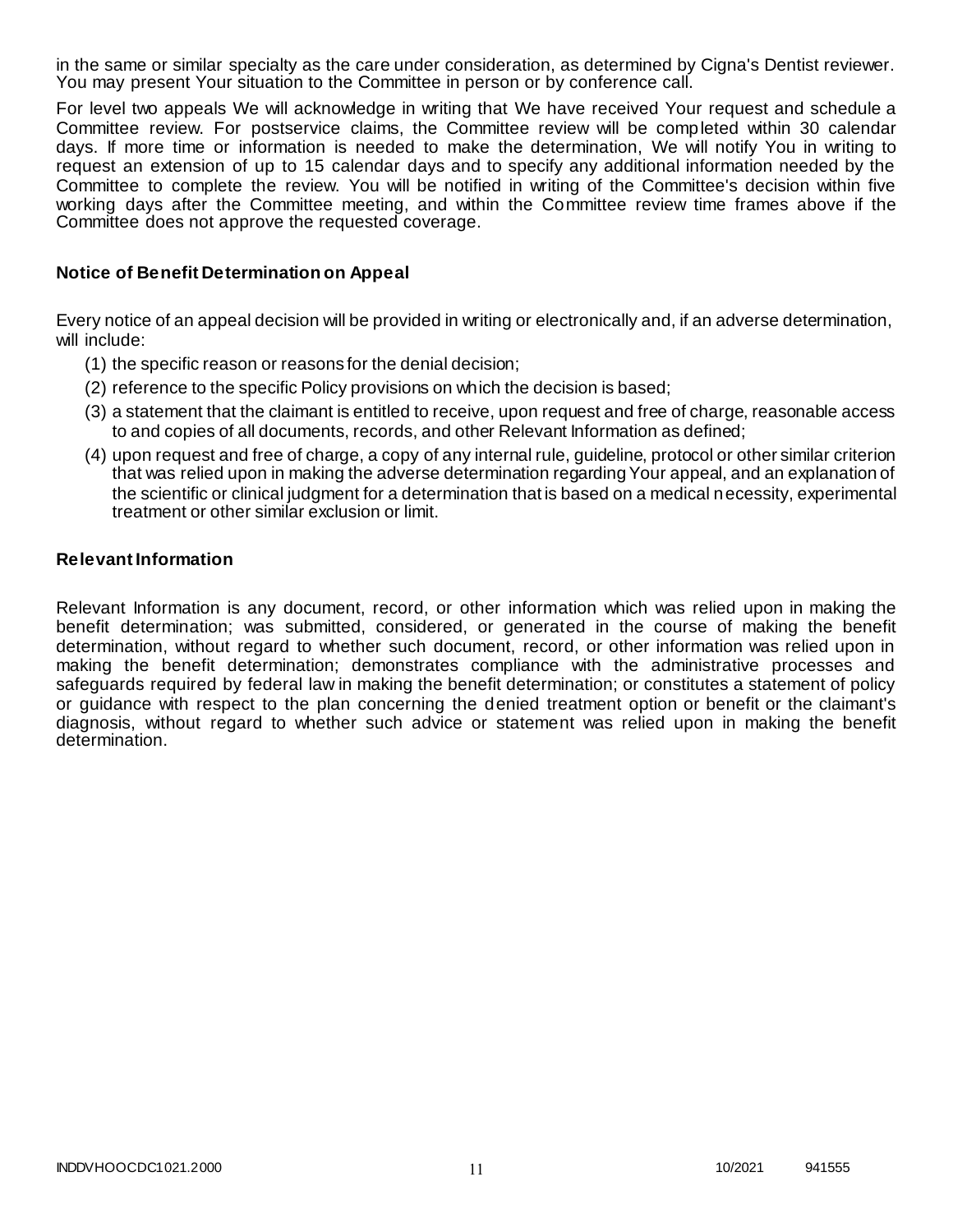### **I. Participating Dental Providers**

Cigna will provide a current list of Dentists currently participating with Cigna and their locations to each Covered Person upon request.

To verify if a Dentist is currently participating with Cigna and is accepting new Cigna Insureds, the Covered Person should visit Our website at mycigna.com.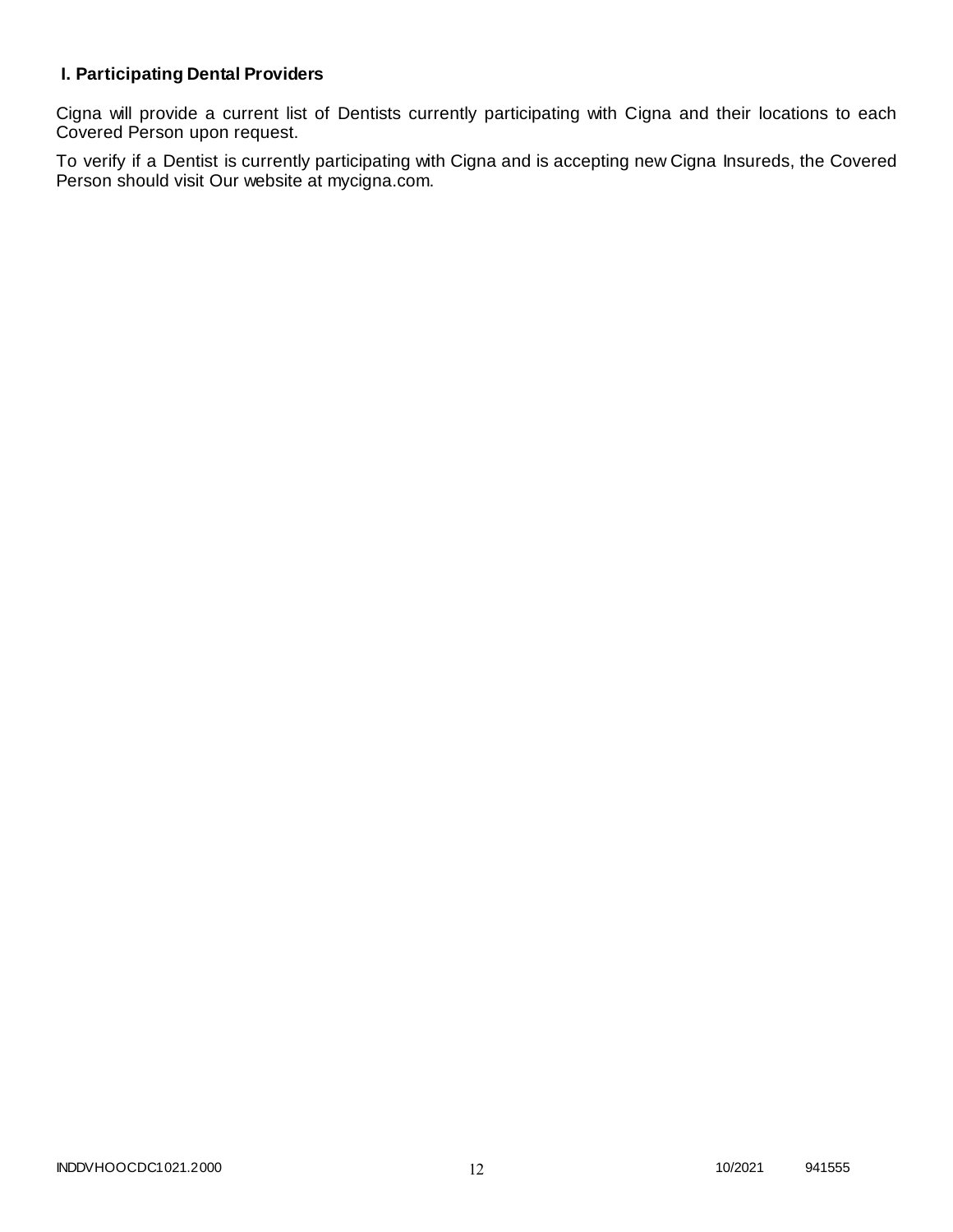#### **J. Renewability, Eligibility, and Continuation**

1. The Policy will renew except for the specific events stated in the Policy. Cigna may change the premiums of the Policy with 60 days written notice to the Insured. However, Cigna will not refuse to renew or change the premium schedule for the Policy on an individual basis, but only for all Insureds in the same class and covered under the same Policy as You.

2. The individual plan is designed for residents of District of Columbia who are not enrolled under or covered by any other group or individual health coverage. You must notify Cigna of all changes that may affect any Covered Person's eligibility under the Policy.

3. You or Your Dependent(s) will become ineligible for coverage:

- When premiums are not paid according to the due dates and grace periods described in the premium section.
- With respect to Your Spouse, DomesticPartner, or partner to a Civil Union: when the Spouse is no longer married to the Insured or when the union is dissolved.
- With respect to You and Your Family Member(s): when You no longer meet the requirements listed in the Conditions of Eligibility section.
- The date the Policy terminates.
- When the Insured no longer lives in the Service Area.

4. If a Covered Person's eligibility under this Plan would terminate due to the Insured's death, divorce or if other Dependents would become ineligible due to age or no longer qualify as dependents for coverage under this Plan; except for the Insured's failure to pay premium, the Covered Person's insurance will be continued if the Covered Person exercising the continuation right notifies Cigna and pays the appropriate monthly premium within 60 days following the date this Policy would otherwise terminate. Any waiting periods in the new Plan will be considered as being met to the extent coverage was in force under this Plan.